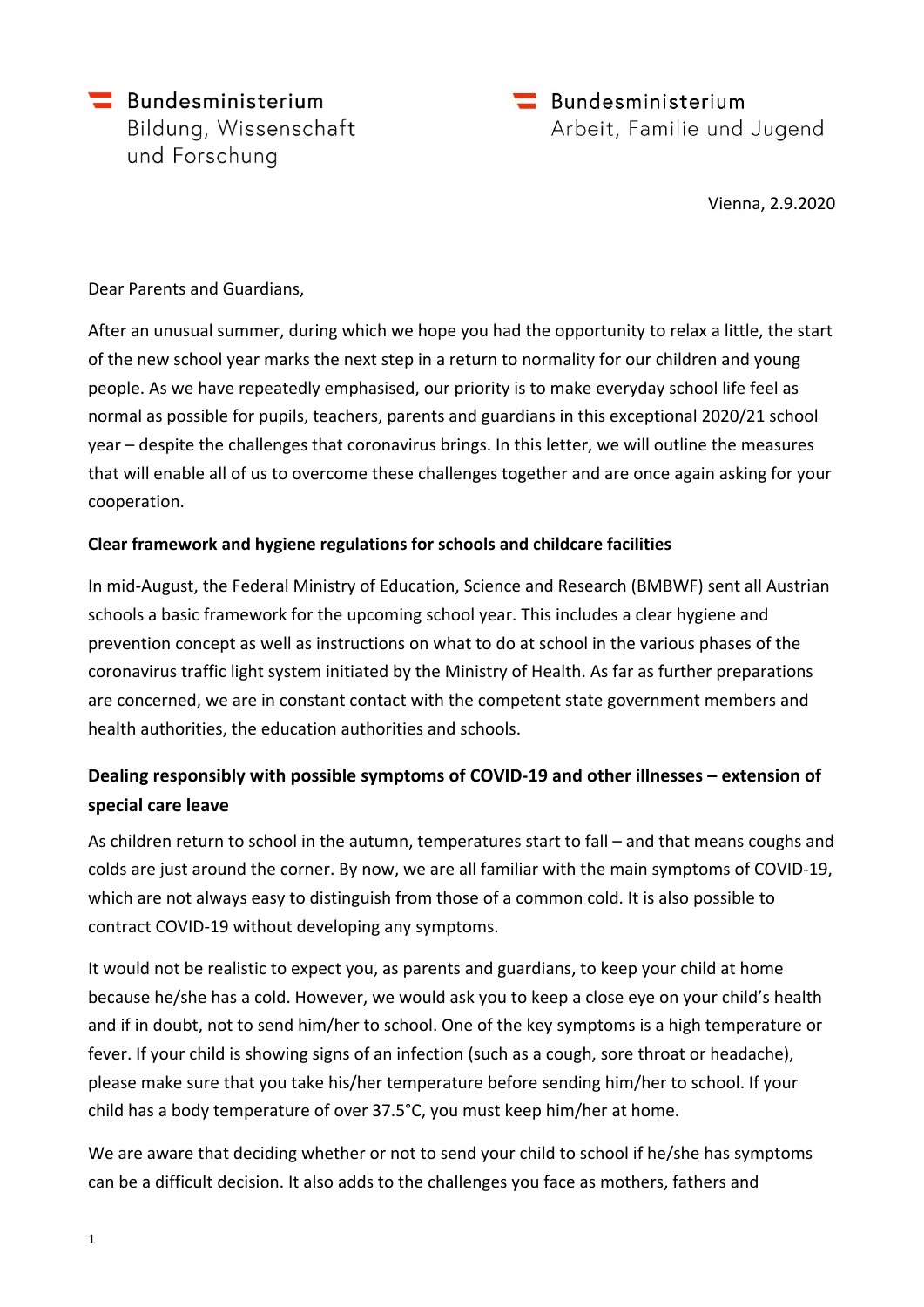guardians trying to juggle work and family life. As parents and guardians, you know your child/children best and can play a vital role in helping to stop the spread of infectious diseases. In order to support you in this situation, the existing regulation on special care leave will be extended to February 2021. This will once again enable parents and guardians to take special leave to care for their children for a period of up to three weeks on full pay, and to do so even if they had already taken special care leave in the first six months.

### **Reducing diseases in general – participating in free vaccination programmes**

A healthy immune system protects us from diseases. Reducing diseases with coronavirus-like symptoms greatly helps us to experience less worry and stress in day-to-day school life. Preventive vaccines play a key role here. All children under 15 living in Austria can receive selected vaccinations free of charge. A free influenza vaccination will be offered this school year for the first time. We recommend that you take up this offer.

### **Trusting your school and childcare facility**

This fight against the spread of coronavirus, the importance of education and the need to pursue your career are three challenges that are difficult to reconcile, creating tension and stress. You, your child/children and the teachers at your school form an important team. When it comes to the "best" way of dealing with COVID-19 for everyone, opinions will sometimes differ. What unites us all, however, is our commitment to work together to tackle this crisis with an understanding of the worries and fears of others.

We would like to thank you and your children for your cooperation.

Ihr Heinz Faßmann Federal Minister for Education, Science and Research

with Aschbacher

Christine Aschbacher Federal Minister for Labour, Family and Youth

If you have any questions, please contact the coronavirus hotlines set up by the BMBWF and the education authorities:

[www.bmbwf.gv.at/hotlines\\_schule](about:blank) (in German)

To find out how daily school life will be organised in the autumn, visit:

[www.bmbwf.gv.at/elterninfo](about:blank) (in German)

If you have any questions about special care leave, you can find more information at:

[https://www.bmafj.gv.at/Services/News/Coronavirus/FAQ--Sonderbetreuungszeit.html](about:blank) (in German)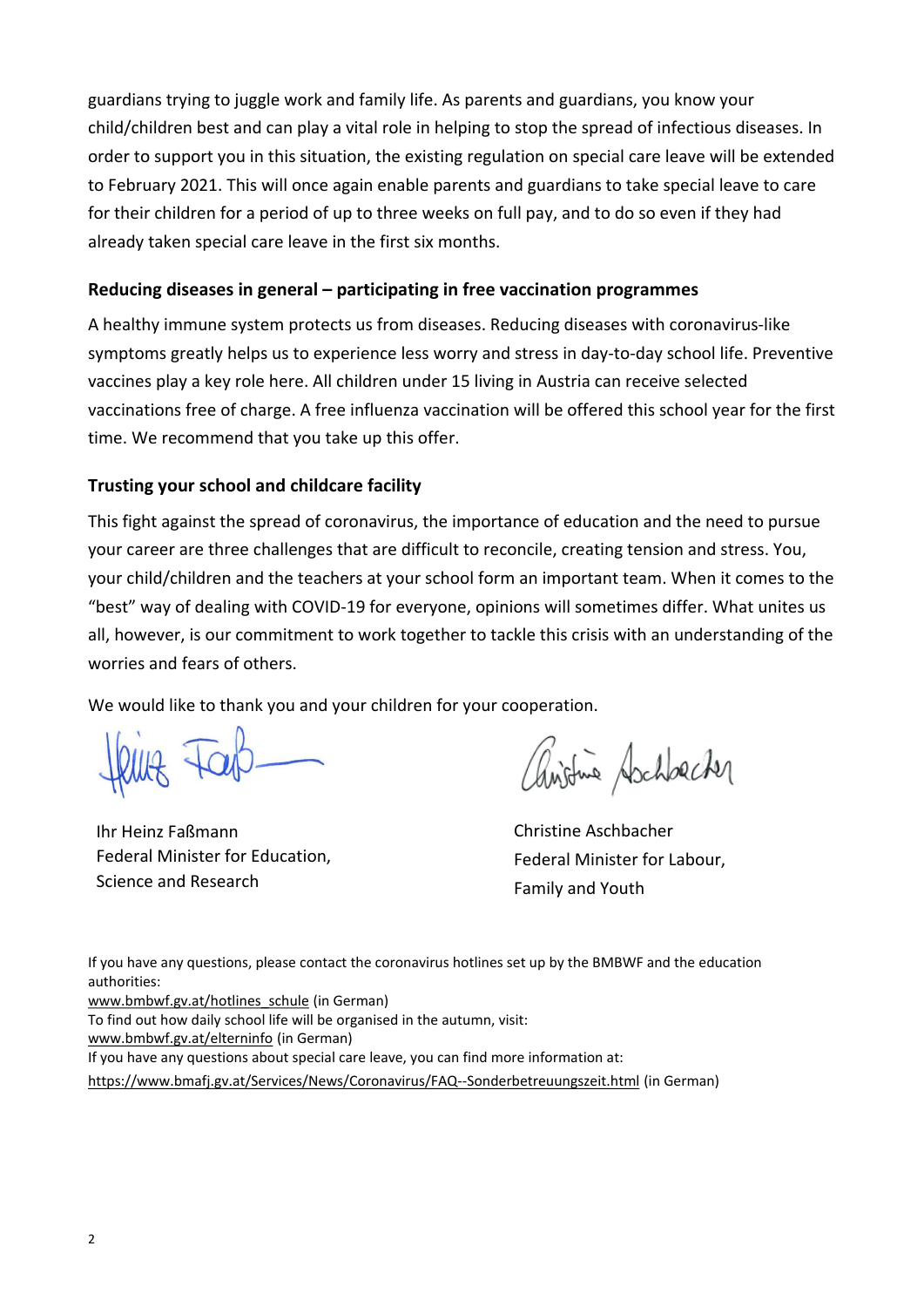#### **English translation of the leaflet to parents and guardians in German with the following title**

### **Gemeinsam gegen Corona! Schule im Herbst 2020**

### **Tackling coronavirus together! School in autumn 2020**

Dear Parents and Guardians,

This leaflet provides at-a-glance information alongside details of the measures and support that are being put in place to help you and your child in this exceptional 2020/21 school year.

The Federal Ministry of Education, Science and Research (BMBWF)

### **How is my school prepared for the 2020/21 school year?**

The BMBWF has informed all schools of the measures that can be taken at school to help prevent a COVID-19 outbreak and about what needs to be done in the different phases of the traffic light system.

[www.bmbwf.gv.at/schuleimherbst](about:blank) (in German)

# **Who will tell me which traffic light phase applies at my school and what do I then need to do?**

You will be informed by your school leadership team or crisis team. The traffic light system comprises four phases: green, yellow, orange and red. In general, the green phase applies – in other words, the school operates as normal. In the yellow and orange phases, there will be further precautionary measures; these will mainly involve keeping away from "new" people and avoiding long periods of social contact. In the red phase, the school will switch back to distance learning.

[www.bmbwf.gv.at/coronaampel](about:blank) (in German)

# **How will my child be provided with learning materials if the school is temporarily closed?**

As a rule, every school works with a specific digital learning portal and will use this portal to continue teaching. Primary schools will mostly use a mixture of printed material and digital content.

### **Can I also provide my child with digital learning content?**

Yes. The content platform Eduthek offers a variety of exercise materials for all ages and school levels. [www.eduthek.at](about:blank) (in German)